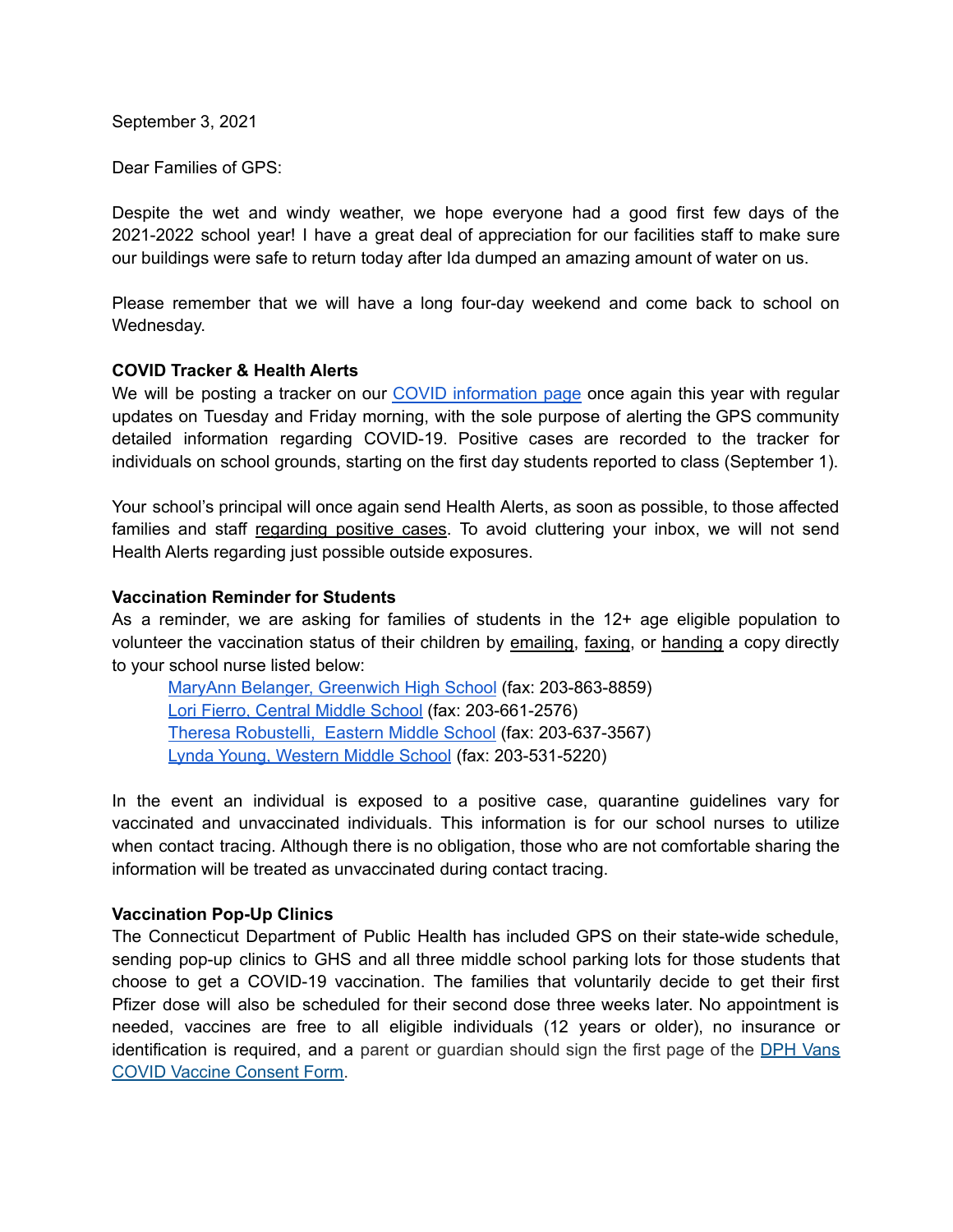Schedule (2:00-5:00 PM each day) Greenwich HS: September 8, 9, 21, 30 Central MS: September 14, October 5 Eastern MS: September 15, October 6 Western MS: September 20, October 11

# **Together We Can**

The Office of Special Education and Student Supports debuted its newsletter this week called *[Together](https://www.smore.com/h6rqe) We Can*. It is a great way to stay connected with our newly renamed department. The newest issue introduces - and reintroduces - some of our staff members and has details on the PCG report and professional development of our staff. If you have not subscribed yet, you can easily do it now by clicking the orange "**Follow**" button in the newsletter and it will appear in your inbox every other week.

## **Academic Content Areas**

There are great things happening on our website, with so much more coming. Tara Fogel, our program coordinator for K-8 Science, hosts a [wonderful](https://www.youtube.com/watch?v=n7d8oJSTE-M) webinar that you can watch on YouTube. It goes into great detail what the district administration staff had been working on over this past summer to keep parents and staff informed. I encourage everyone to watch it!

## **New!!! Big Ideas Math Program Grades K-8**

Please join our *Big Ideas Math Virtual Parent Night* that will provide more insight into the Big Ideas Math program. These presentations will cover Big Ideas research and design, high impact strategies, online portal, dynamic classroom, and much more! Presentations will be recorded and made available for those unable to attend.

- **September 14** Elementary Parent Night (7-8 pm) Zoom Link: <https://cengage.zoom.us/j/93969941484>
- **September 21** Middle School Parent Night (7-8 pm) Zoom Link: <https://cengage.zoom.us/j/91085577218>

## **GHS Environmental Testing & Remediation Planning Update**

We will have an update to share next week on the GHS soil remediation project to show you the work that was done over the summer and what comes next in the fall. It will also include details about the availability of other fields. Most importantly, we want you to remember that the school continues to be safe and parking areas and most athletic fields are available for use during the school year.

## **Cardinal Stadium Update**

The stadium project is moving forward. If you have not taken a peek, the view from Putnam Avenue is terrific as you drive by. In terms of the opening date, the construction team has an item on the BOE agenda Thursday to approve a request which will also go to the RTM to authorize the grant of an easement to Connecticut Light & Power (Eversource Energy). The approval will allow Eversource to increase the service from 200 amp aerial service to 800 amps. Since an 800 service is required, Eversource must install a new high voltage underground (not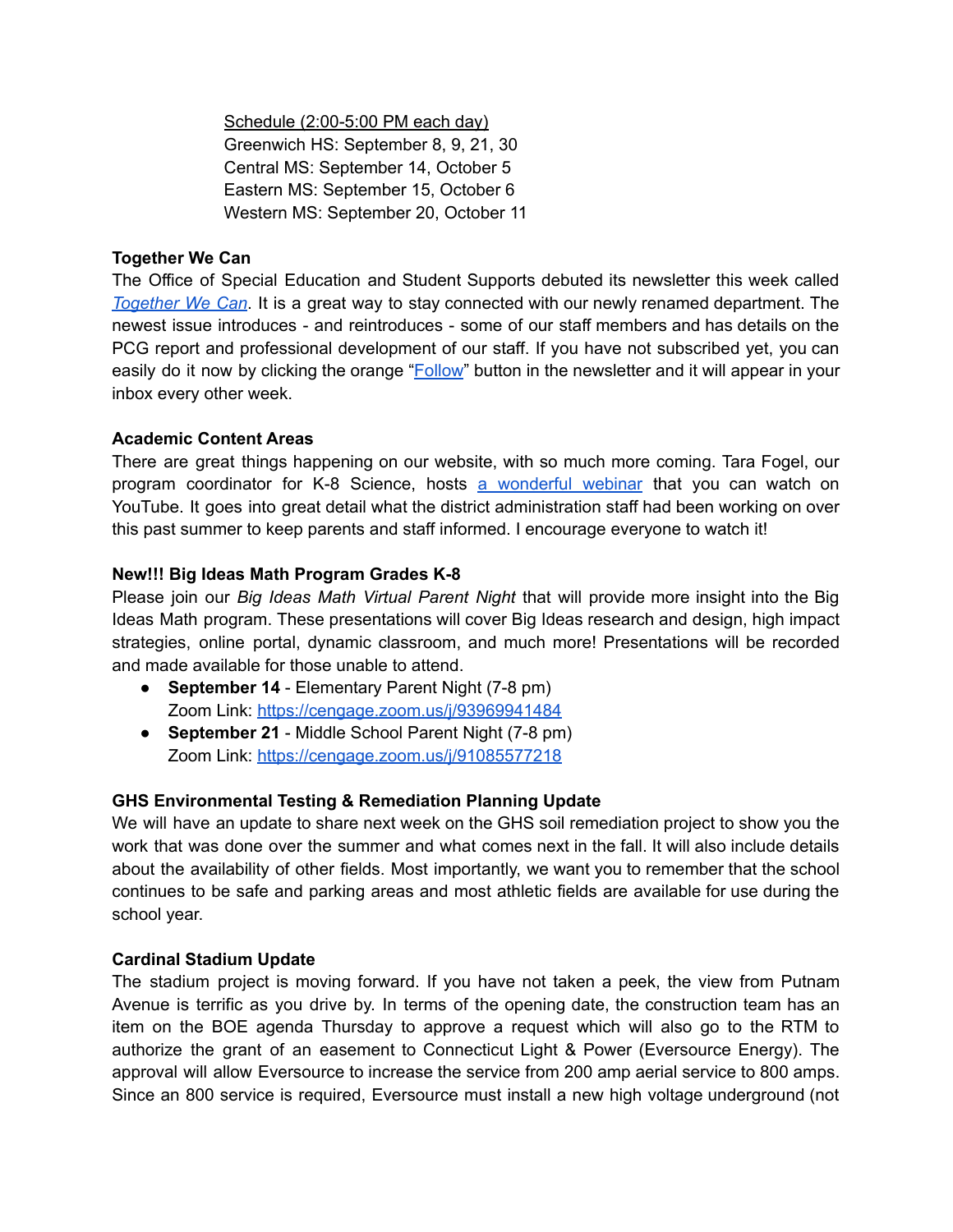above) to meet stadium requirements. Other than this new requirement for easement approval, the project is progressing well. The team is working with the CT Department of Transportation concerning the access from Putnam Ave to the new ADA parking lot, but this is not anticipated to cause disruption to the project timeline.

# **Non-Affiliated Surveys and Emails Reminder**

To serve as a reminder to families, under no circumstances will GPS staff share your personal contact information to outside groups and all official communications come from email addresses ending with "@greenwich.k12.ct.us." Please know that you are always welcome to provide feedback and check the validity of correspondents to District administration and to your child's principal and teachers through our appropriate channels. Thank you for your continued support.

Have a great long weekend!

Dr. Toni Jones Superintendent of Schools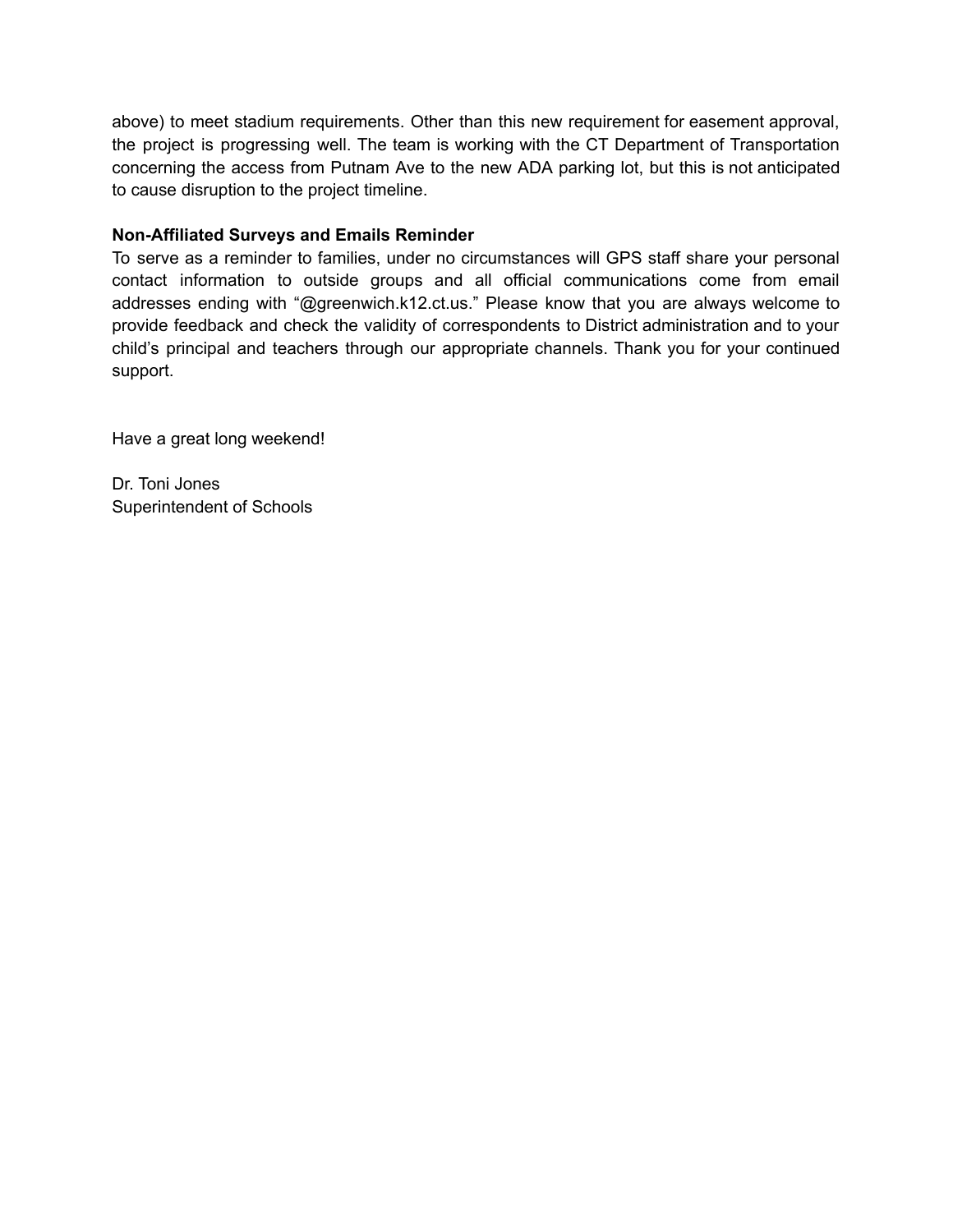3 de septiembre de 2021

Estimadas familias de GPS:

A pesar del clima húmedo y ventoso, ¡esperamos que todos hayan tenido unos buenos primeros días del año escolar 2021-2022! Aprecio mucho al personal de nuestras instalaciones para asegurarse de que nuestros edificios fueran seguros para regresar hoy después de que Ida arrojara una cantidad asombrosa de agua sobre nosotros.

Por favor recuerde que tendremos un fin de semana largo de cuatro días y regresaremos a la escuela el miércoles.

#### **COVID Rastreador y salud Alertas**

Wcorreo será la publicación de un rastreador en nuestra página de [información](https://www.greenwichschools.org/teaching-learning/student-support-services/health-services/covid-19) COVID una vez más este año con actualizaciones periódicas sobre los martes y viernes por la mañana, con el único propósito de alertar a la comunidad información del GPS se detalla con respecto COVID-19. Los casos positivos se registran en el rastreador de individuos en los terrenos de la escuela, comenzando el primer día que los estudiantes informaron a clase (1 de septiembre).

El director de su escuela volverá a enviar alertas de salud, tan pronto como sea posible, a las familias afectadas y al personal con respecto a los casos positivos. Para evitar saturar su bandeja de entrada, no enviaremos alertas de salud con respecto a posibles exposiciones externas.

#### **Recordatorio de vacunación para estudiantes**

Como recordatorio, estamos pidiendo a las familias de estudiantes en la población elegible de más de 12 años que ofrezcan voluntariamente el estado de vacunación de sus hijosun enviandocorreo electrónico, fax, o entregar una copia directamente a su enfermera de la escuela se enumeran a continuación:

Mary Ann Belanger, Escuela de [Greenwich](mailto:maryann_belanger@greenwich.k12.ct.us) (fax: 203-863-8859) Lori Fierro, [escuela](mailto:Lori_Fierro@greenwich.k12.ct.us) media central (fax: 203-661-2576) Theresa [Robustelli,](mailto:theresa_robustelli@greenwich.k12.ct.us) Escuela de medio oriente (fax: 203-637-3567) Lynda Young, [Western](mailto:lynda_young@greenwich.k12.ct.us) Middle School (fax: 203-531-5220)

En el caso de que una persona esté expuesta a un caso positivo, las pautas de cuarentena varían para personas vacunadas y no vacunadas. Esta información es para que las enfermeras de nuestra escuela la utilicen cuando busquen contactos. Aunque no existe ninguna obligación, aquellos que no se sientan cómodos compartiendo la información serán tratados como no vacunados durante el rastreo de contactos.

#### **Clínicasvacunación**

emergentes deEl Departamento de Salud Pública de Connecticut ha incluido GPS en su programa estatal, enviando clínicas emergentes a GHS y a los tres estacionamientos de las escuelas intermedias para aquellos estudiantes que eligen vacunarse contra el COVID-19. Las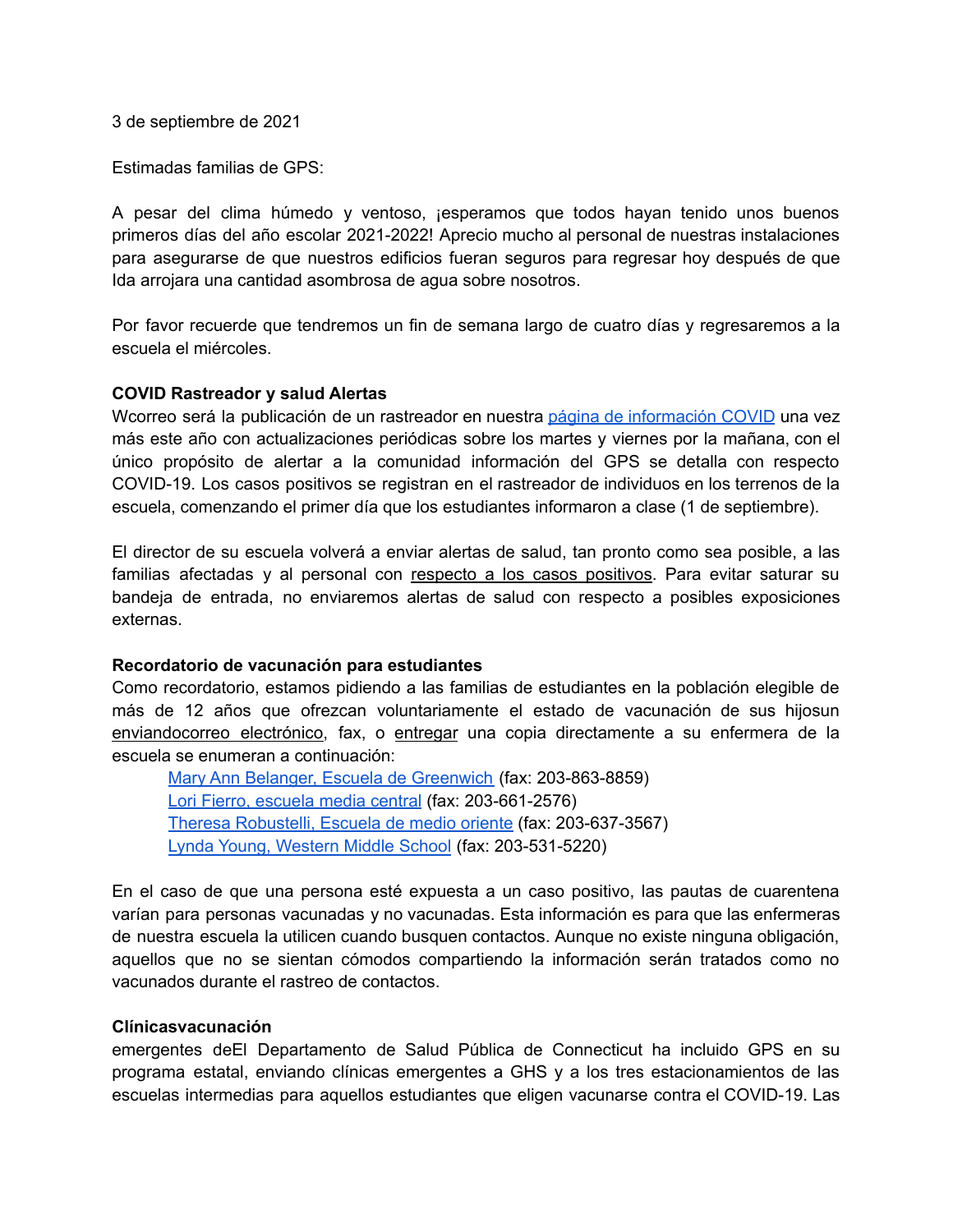familias que voluntariamente decidan recibir su primera dosis de Pfizer también se programarán para su segunda dosis tres semanas después. No se necesita cita, las vacunas son gratuitas para todas las personas elegibles (12 años o más), no se requiere seguro ni identificación, y un padre o tutor debe firmar la primera página del formulario de [consentimiento](https://portal.ct.gov/vaccine-portal/-/media/Coronavirus/DPH-Vans/COVID-vaccine-intake-form-ALL.docx) para la vacuna [COVID](https://portal.ct.gov/vaccine-portal/-/media/Coronavirus/DPH-Vans/COVID-vaccine-intake-form-ALL.docx) de DPH Vans.

> Horario(2:00-5: 00 pm todos los días) Greenwich SA: September 8, 9, 21, 30 central MS: 14 Septiembre, Octubre 5 Eastern MS 15 de septiembre, octubre 6de Este MS: 20 Septiembre, 11 de Octubre

# **Juntos Can**

La Oficina de Educación Especial y Apoyos Estudiantiles debutó esta semana con su boletín de noticias llamado *[Together](https://www.smore.com/h6rqe) We Can*. Es una excelente manera de mantenerse conectado con nuestro departamento recientemente renombrado. El número más reciente presenta, y reintroduce, a algunos de los miembros de nuestro personal y tiene detalles sobre el informe de PCG y el desarrollo profesional de nuestro personal. Si aún no se ha suscrito, puede hacerlo fácilmente ahora haciendo clic en el botón naranja "[Seguir"](https://www.smore.com/h6rqe) en el boletín y aparecerá en su bandeja de entrada cada dos semanas.

# **Áreas de contenido académico**

Están sucediendo grandes cosas en nuestro sitio web, y mucho más por venir. Tara Fogel, nuestra coordinadora del programa de Ciencias K-8, organiza un [seminariomaravilloso](https://www.youtube.com/watch?v=n7d8oJSTE-M) webque puede ver en YouTube. Entra en gran detalle en lo que el personal de administración del distrito había estado trabajando durante el verano pasado para mantener informados a los padres y al personal. ¡Animo a todos a que lo vean!

## **¡¡¡Nuevo!!! Programa de Matemáticas Grandes Ideas Grados K-8**

Por favor únase a nuestra *Noche Virtual para Padres de Matemáticas Grandes Ideas* que le brindará más información sobre el programa Matemáticas Grandes Ideas. Estas presentaciones cubrirán la investigación y el diseño de Big Ideas, estrategias de alto impacto, portal en línea, aula dinámica y mucho más. Las presentaciones se grabarán y estarán disponibles para quienes no puedan asistir.

- **14 de septiembre** Primaria Noche de padres (7-8 pm) Zoom Link: <https://cengage.zoom.us/j/93969941484>
- **21 de Septiembre** Medio School Noche de Padres (7-8 pm) El zoom Enlace: <https://cengage.zoom.us/j/91085577218>

# **Actualización de planificación de remediación y pruebas ambientales de GHS**

Tendremos una actualización para compartir la próxima semana sobre el proyecto de remediación de suelos de GHS para mostrarle el trabajo que se realizó durante el verano y lo que viene después en el otoño. También incluirá detalles sobre la disponibilidad de otros campos. Más importante aún, queremos que recuerde que la escuela sigue siendo segura y